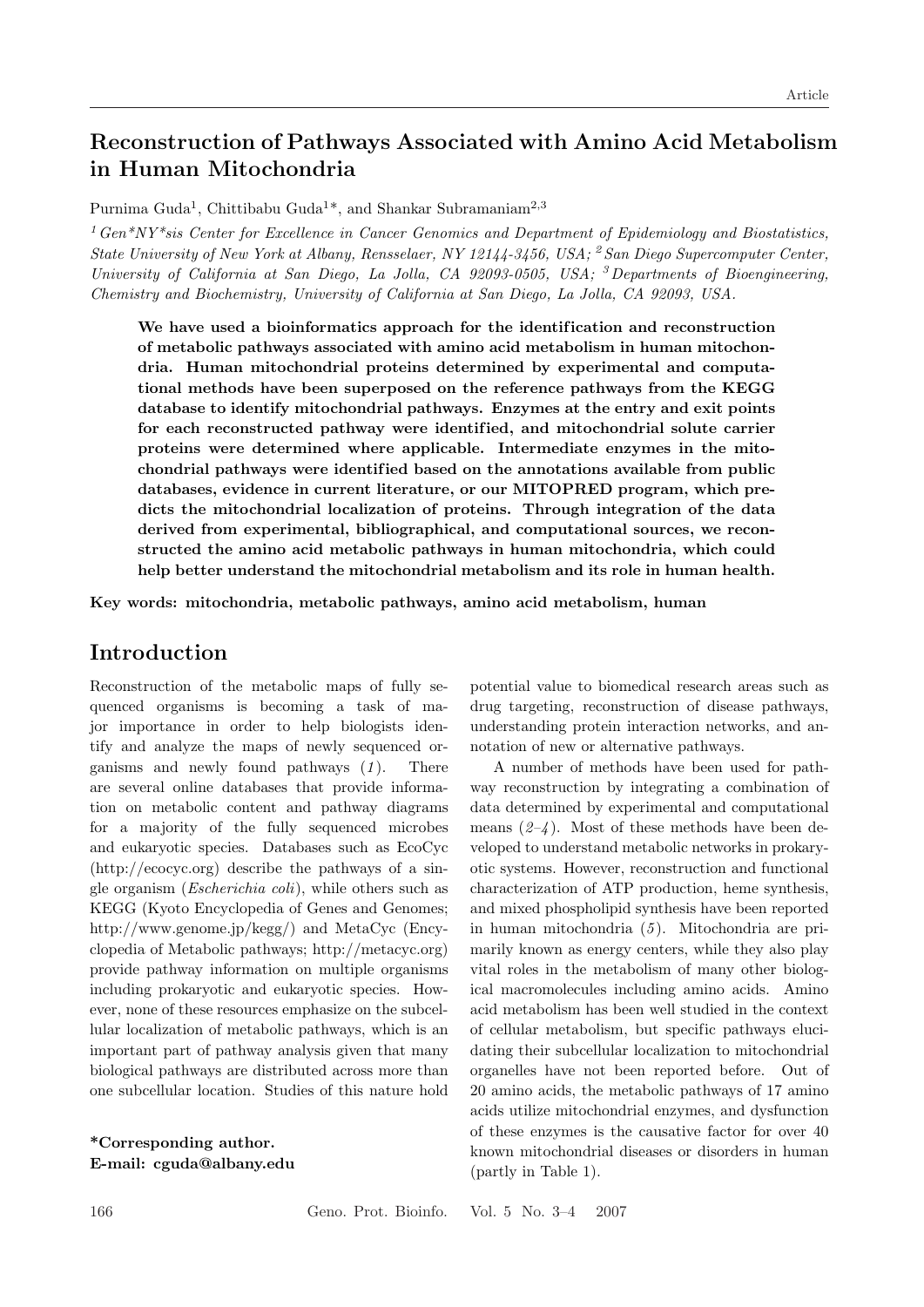| Pathway                                  |            | EC number Disease or disorder                          | OMIM ID    |
|------------------------------------------|------------|--------------------------------------------------------|------------|
| Arginine degradation                     | 2.1.1.2    | Guanidinoacetate methyltransferase deficiency          | 601240     |
| Arginine degradation                     | 3.5.3.1    | Argininemia                                            | 207800     |
| Arginine metabolism                      | 2.1.3.3    | Ornithine transcarbamylase deficiency                  | 311250     |
| Arginine synthesis                       | 2.6.1.13   | Ornithinemia with gyrate atrophy of choroid and retina | 258870     |
| Asparatate/asparagine metabolism 6.4.1.1 |            | Pyruvate carboxylase deficiency                        | 266150     |
| Glutamate metabolism                     | 1.4.1.3    | Hyperinsulinism-hyperammonemia syndrome (HHS)          | 606762     |
| Glutamate/glutamine synthesis            | 1.5.1.12   | Hyperprolinemia II                                     | 239510     |
| Glutamine degradation                    | 1.2.1.24   | 4-hydroxybutyricaciduria                               | 271980     |
| Glutamine degradation                    | 2.6.1.19   | GABA-transaminase deficiency                           | 137150     |
| Glutamine degradation                    | 4.1.1.15   | Pyridoxine-dependent infantile convulsions             | 266100     |
| Glycine degradation                      | 1.1.1.79   | Hyperoxularia primary type II (HP 2)                   | 260000     |
| Glycine degradation                      | 1.4.4.2    | Nonketotic hyperglycinemia (NKH)                       | 605899     |
| Glycine degradation                      | 2.1.2.10   | <b>NKH</b>                                             | 605899     |
| Isoleucine degradation                   | 6.4.1.3    | Beta-methylcrotonylglycinuria type II                  | 210210     |
| Leucine degradation                      | 1.3.99.10  | Isovalericacidemia                                     | 243500     |
| Leucine degradation                      | 2.8.3.5    | Infantile ketoacidosis                                 | 245050     |
| Lysine degradation                       | 1.1.1.35   | Hydroxyl-CoA dehydrogenase deficiency                  | 300438     |
| Lysine degradation                       | 1.5.1.8    | Hyperlysinemia                                         | 238700     |
| Lysine degradation                       | 2.3.1.61   | Maple syrup urine disease type II                      | 248610     |
| Lysine degradation                       | 2.3.1.9    | Alpha-methylacetoaceticaciduria                        | 203750     |
| Lysine degradation                       | 4.2.1.17   | Trifunctional protein deficiency, type 2               | 607037     |
| Lysine degradation                       | 4.2.1.17   | 3-methylglutaconicaciduria                             | 250950     |
| Methionine degradation                   | 1.2.4.4    | Maple syrup urine disease                              | 248600     |
| Methionine degradation                   | 5.4.99.2   | Methylmalonicaciduria I (B12-unresponsive)             | $251000\,$ |
| Methionine degradation                   | 6.4.1.3    | Propionicacidemia                                      | 606054     |
| Phenylalanine metabolism                 | 1.14.16.1  | Phenylketonuria                                        | 261600     |
| Proline metabolism                       | 1.5.1.12   | Hyperprolinemia II                                     | 239510     |
| Serine degradation                       | 2.6.1.44   | Oxalosis I (glycolicaciduria)                          | 259900     |
|                                          | & 2.6.1.51 |                                                        |            |
| Serine metabolism                        | 2.1.2.10   | <b>NKH</b>                                             | 605899     |
| Serine metabolism                        | 1.1.1.79   | Hyperoxaluria primary type II                          | 260000     |
| Threonine degradation                    | 1.4.3.4    | Brunner syndrome                                       | 309850     |
| Tyrosine metabolism                      | 1.11.1.8   | Defect in thyroid hormonogenesis II                    | 274500     |
| Valine degradation                       | 1.1.1.31   | 3-hydroxyisobutyricaciduria                            | 236795     |
| Valine degradation                       | 1.3.99.2   | Short-chain acyl-CoA dehydrogenase deficiency          | 201470     |
| Valine degradation                       | 1.3.99.2   | Medium-chain acyl-CoA dehydrogenase deficiency         | 201450     |
| Valine degradation                       | 5.4.99.2   | Methylmalonicaciduria I (B12-unresponsive)             | 251000     |
| Val/Leu/Ile degradation                  | 1.2.1.3    | Sjoegren-Larsson syndrome (SLS)                        | 270200     |
| Val, Leu, Ile degradation                | 1.2.4.4    | Maple syrup urine disease                              | 248600     |

|                       |  |  | Table 1 Diseases associated with the enzymes involved in the metabolism of amino acids |  |  |  |  |  |  |  |  |  |  |  |  |
|-----------------------|--|--|----------------------------------------------------------------------------------------|--|--|--|--|--|--|--|--|--|--|--|--|
| in human mitochondria |  |  |                                                                                        |  |  |  |  |  |  |  |  |  |  |  |  |

The main goal of this study is to identify and annotate complete or partial segments of mitochondrial pathways associated with amino acid metabolism in human, and reconstruct these pathways by filling in the gaps. We use a sequence-based homology approach to identify mitochondrial pathways from KEGG, search for literature-based annotations and

data from isozyme studies to systematically identify the reactions, and also employ computational prediction methods to identify proteins targeted to mitochondria. By ef fectively integrating all these data, we have reconstructed a majority of the pathways associated with amino acid metabolism in human mitochondria.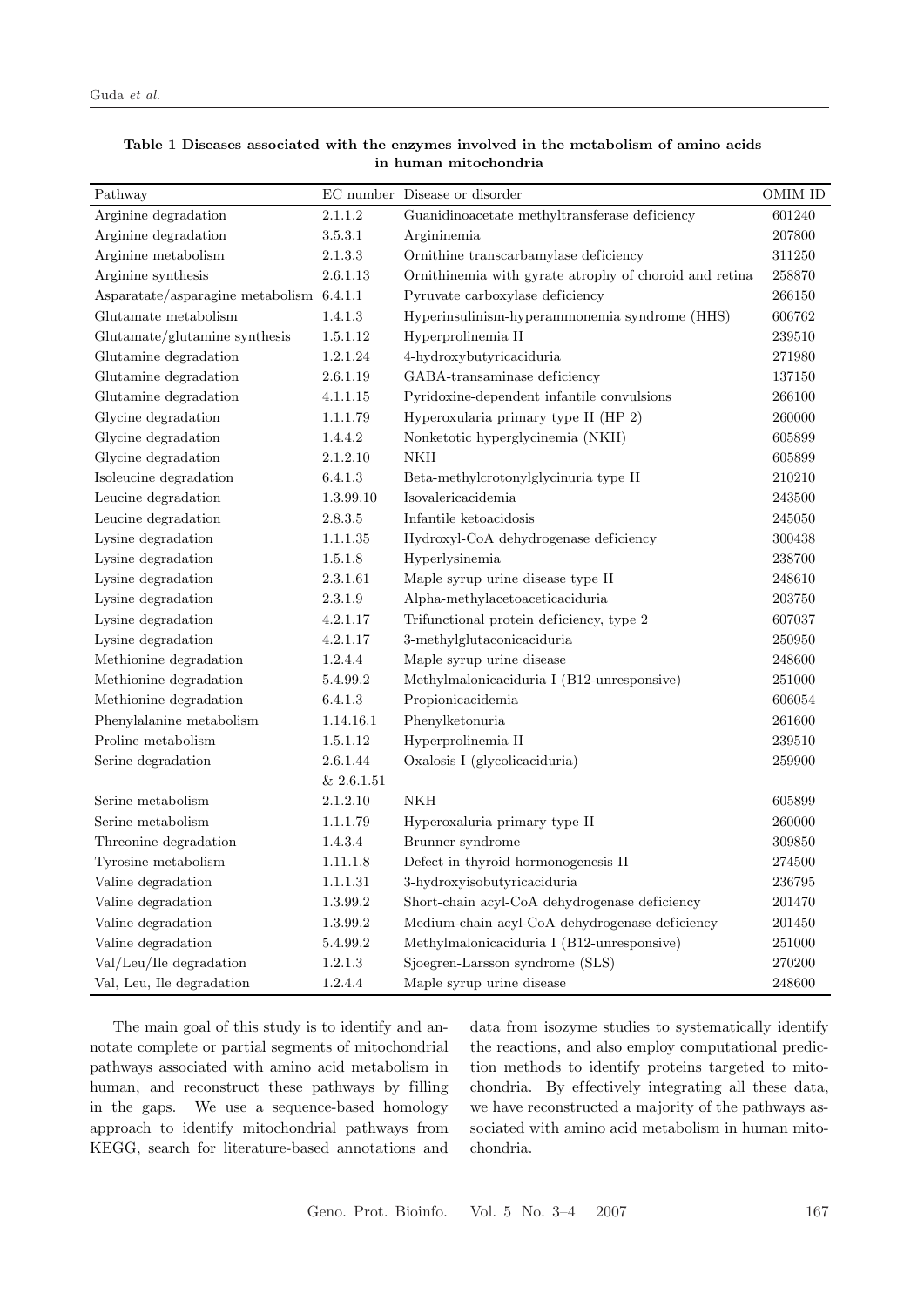# **Results**

### **Identif ication of amino acid pathways associated with human mitochondria**

A non-redundant set of human mitoproteome was compiled from experimental, bibliographical, and computational sources (see Materials and Methods). KEGG database is the most comprehensive resource on metabolic pathways, which builds maps based on the Enzyme Classification (EC) numbers. In human, KEGG mapping is available only for about 3,000 enzymes, since it fails to map the enzymes lacking EC numbers. We have used a homology-based approach to find the amino acid pathways associated with mitochondria by searching the human mitoproteome set against KEGG's human proteome set.

### **Reconstruction of amino acid pathways associated with human mitochondria**

Plants and some bacteria are capable of synthesizing all the 20 amino acids necessary for the formation of proteins and other vital molecules; however, that is not the case in mammals including human. Human can synthesize only 11 amino acids known as "non-essential amino acids" while the other 9 (essential amino acids) need to be taken in the form of food. Hence, essential amino acids have only catabolic path-

ways while the non-essential ones have both anabolic and catabolic pathways. All the 20 amino acids except histidine, alanine, and cysteine have metabolic pathways associated with mitochondria. Nevertheless, these three amino acids are eventually converted into pyruvate in cytosol, which enters into mitochondria for consumption by the tricarboxylic acid (TCA) cycle. Below, we provide the reconstructed metabolic pathways and pathway maps for those amino acids associated with mitochondria. Note that some of them are grouped together because they are connected interdependently.

#### *Lysine degradation*

In human, lysine degradation is known to occur both in mitochondria and cytosol, and here we describe only the mitochondrial pathway (Figure 1). Lysine is transported into mitochondria by ornithine carrier that has two isoforms in human. Inside mitochondria, lysine together with 2-ketoglutarate is first reduced to saccharopine by lysine-ketoglutarate reductase (EC 1.5.1.8) and then to  $\alpha$ -aminoadipate semialdehyde ( $\alpha$ -AAS) by saccharopine dehydrogenase (EC 1.5.1.9). In human, there exists a bifunctional enzyme that can catalyze both reactions. This protein is predicted as mitochondrial by MITOPRED (100%) and its mouse orthologue is also believed to be mitochondrial (*6* ).



**Fig. 1** Lysine–Tryptophan metabolism. 2-KG, 2-ketoglutarate; SP, saccharopine; α-ASS, α-aminoadipate semialdehyde; 2-α-AA, 2-α-aminoadipate; 2-OA, 2-oxoadipate; S-GDL, S-glutaryldihydrolipoamide; GCoA, glutaryl-CoA; CCoA, crotonoyl-CoA; (S)-3-HBCoA, (S)-3-hydroxybutanoyl CoA; AACoA, acetoacetyl-CoA; ACoA, acetyl-CoA; TCA, tricarboxylic acid cycle; XAA, xanthurenic acid; 3-H,L-KYN, 3-hydroxy L-kynurenine; L-KYN, L-kynurenine.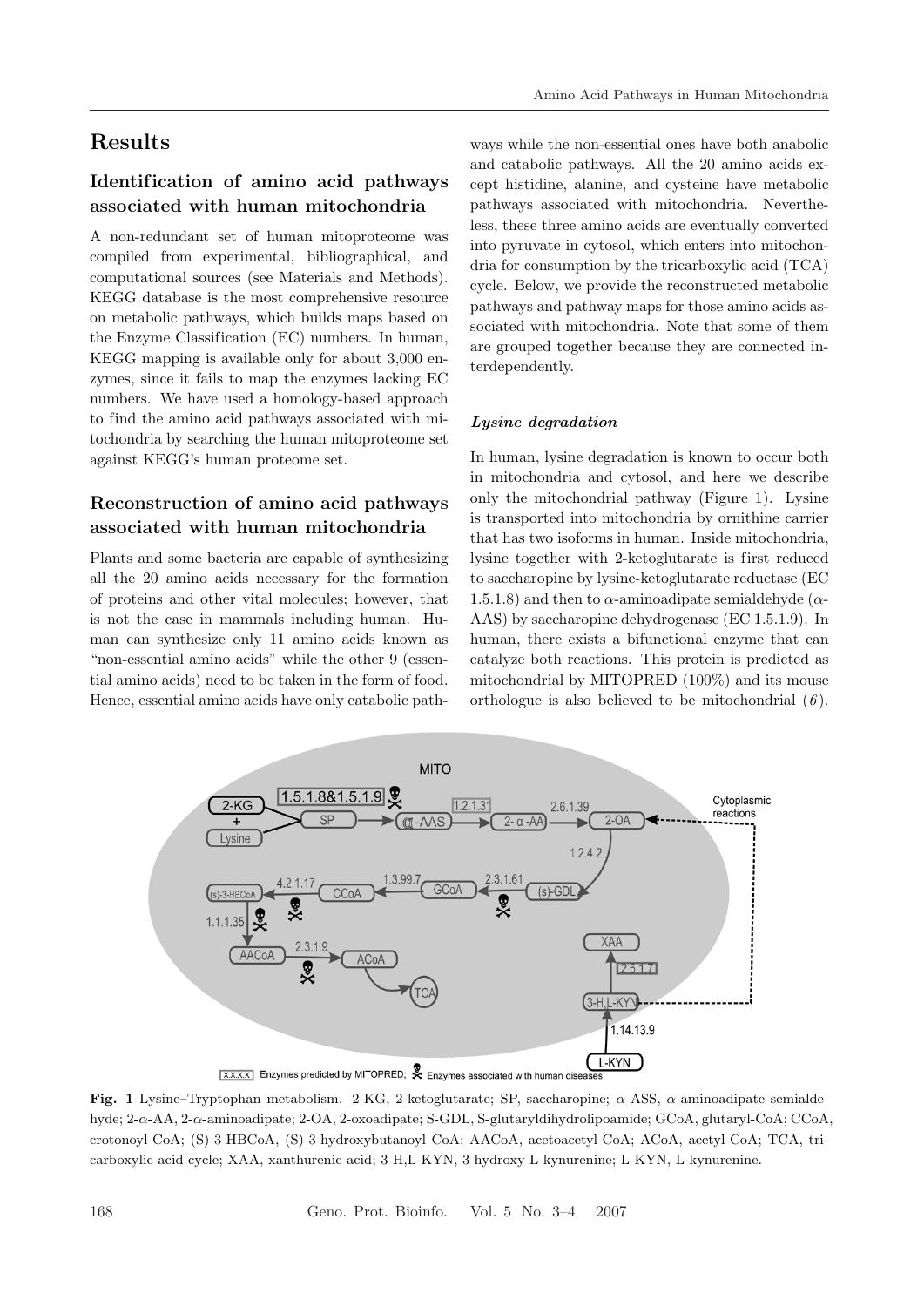The next step is the conversion of  $\alpha$ -AAS into 2- $\alpha$ -aminoadipate (2- $\alpha$ -AA) by aminoadipate semialdehyde dehydrogenase (EC 1.2.1.31). The yeast orthologue of this human protein (*7* ) is predicted by MI-TOPRED as mitochondrial (100%). The next enzyme 2-aminoadipate transaminase (EC 2.6.1.39) that catalyzes the conversion of 2- $\alpha$ -AA into 2-oxoadipate (2-OA) is localized in mitochondria. Eventually 2-OA is converted into acetyl-CoA by a series of previously well-known mitochondrial enzymes (*8* ) as shown in Figure 1.

#### *Tryptophan degradation*

Degradation of tryptophan takes place partly in cytoplasm and partly in mitochondria. First, tryptophan is catalyzed by two cytoplasmic enzymes (EC 1.13.11.11 and EC 3.5.1.9) to produce L-kynurenine, which is further converted into 3 hydroxy L-kynurenine by kynurenine monooxygenase (EC 1.14.13.9), an outermembrane mitochondrial enzyme (*8* ). Under normal conditions, 3-hydroxy Lkynuranine is converted into 2-OA by a series of cytoplasmic reactions, which is further transported into mitochondria by oxodicarboxylate carrier in a counter-exchange mechanism with 2-oxoglutarate. Eventually 2-OA is converted into acetyl-CoA as shown in the lysine degradation pathway (Figure 1). Under infectious conditions, 3-hydroxy L-kynurenine is converted into xanthurenic acid by kynurenine aminotransferase-II (EC 2.6.1.7). The same enzyme also catalyzes the conversion of L-kynurenine into kynurenic acid in cytoplasm for which two known iso-

forms have been identified in human brain. One of the isoforms is predicted as mitochondrial (99%) by MITOPRED and its mouse orthologue has a mitochondrial isoform in brain tissue (*9* ).

#### *Phenylalanine degradation*

Phenylalanine is utilized or degraded in mitochondria by two different pathways. The first one is the formation of phenylalanyl-tRNA by phenylalanyltRNA synthetase (EC 6.1.1.20). In the second pathway, it is converted into tyrosine by phenylalanine-4-hydroxylase (PAH, EC 1.14.16.1) (*10* ), which is predicted by MITOPRED as mitochondrial (100%). Gene mutation in PAH is associated with an autosomal recessive disease known as phenylketonuria (Table 1).

#### *Tyrosine metabolism*

Tyrosine is converted into tyrosyl-tRNA by a potential mitochondrial isoform (as per the Swiss-Prot database) of tyrosyl-tRNA synthetase (EC 6.1.1.1) that is utilized in mitochondrial protein synthesis. In another pathway (Figure 2), tyrosine is converted into thyroxine in a series of reactions, all of which are catalyzed by thyroid peroxidase (EC 1.11.1.8). The mitochondrial localization of this protein is currently unknown; however, thyroid peroxidase activity and its intermediate products have been reported in human mitochondrial fractions (*11* ). Moreover, there are eight known isoforms to this enzyme, six of which are predicted as mitochondrial by MITOPRED at various confidence levels ranging from 62% to 77%.



**XXXX** Enzymes predicted by MITOPRED; X Enzymes associated with human diseases.

**Fig. 2** Phenylalanine–Tyrosine metabolism. 3-I L-Tyrosine, 3-Ido L-Tyrosine; 3,5-DI L-Tyrosine, 3,5-Diido L-Tyrosine; TI L-Tyronine, Triido L-Tyronine.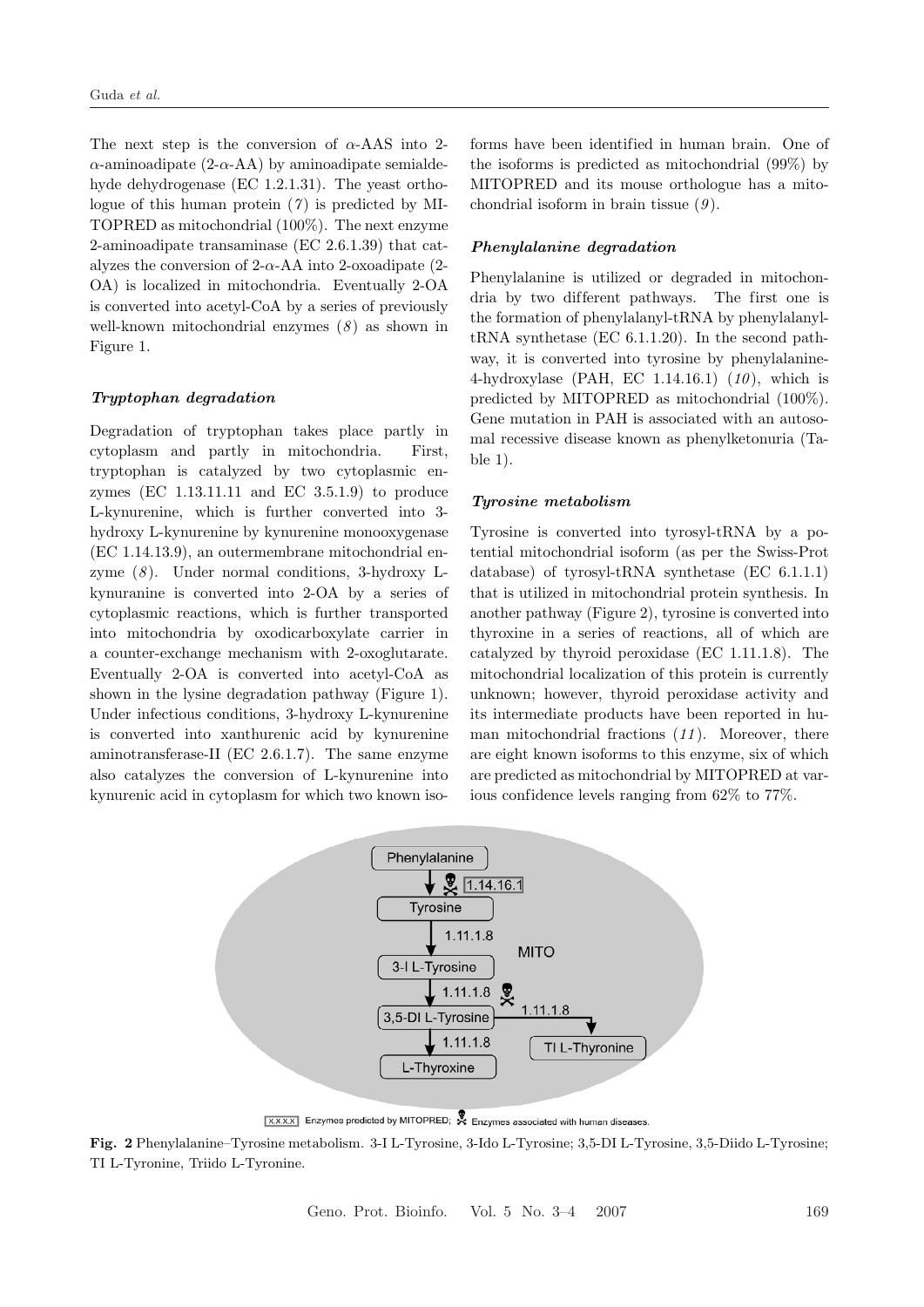#### *Glycine metabolism*

Glycine cleavage system (GCS) is a multienzyme complex comprised of glycine decarboxylase (P-protein, EC 1.4.4.2), aminomethyltransferase (T-protein, EC 2.1.2.10), lipoamide dehydrogenase (L-protein, EC 1.8.1.4), and a cosubstrate component H protein (GCSH). This complex catalyzes oxidative cleavage of glycine in a multistep reaction in almost all organisms. GCS is loosely bound to the mitochondrial inner membrane and the reaction is catalyzed in the mitochondrial matrix. Glycine degradation is catalyzed by GCS in the presence of nicotinamide adenine dinucleotide (NAD) and tetrahydrofoliate (THF), resulting in the production of  $CO<sub>2</sub>$ , ammonia, 5,10methylene THF, and NADH (reduced form of NAD) as byproducts in multiple reactions (Figure 3). In an alternative pathway, glycine degradation and synthesis are reversibly catalyzed by serine hydroxymethyltransferase (EC 2.1.2.1), which is a pyridoxal phosphate dependent enzyme existing as both cytosolic and mitochondrial isoforms.

#### *Serine metabolism*

There are three mitochondrial pathways involved in the degradation or utilization of L-serine in mammals (Figure 3), and considerable differences exist among species in the relative contributions of these three pathways. The first pathway operates inside the mitochondrial matrix  $(8)$  in a three-step process. Serine is first converted into 3-hydroxypyruvate (3-HP) by the mitochondrial alanine-glyoxylate transaminase (AGT2, EC 2.6.1.44), followed by reduction of 3-HP to glycerate by hydroxypyruvate dehydrogenease (EC 1.1.1.79). Dysfunction of the second enzyme leads to hyperoxaluria type II disease in human (Table 1), which has been identified as mitochondrial by MI-TOPRED at 70% confidence. It was proposed that the intermediates of this pathway are exchanged between mitochondria and cytoplasm since the previous and the next enzymes in the pathway are known to be mitochondrial (*12* ). Finally, glycerate is phosphorylated into 2-phosphoglycerate by mitochondrial glycerate kinase (EC 2.7.1.31) before it is transported



 $\overline{\text{[x.x.x]}}$  Enzymes predicted by MITOPRED;  $\overset{\bigcirc}{\blacktriangleright}$  Enzymes associated with human diseases.

**Fig. 3** Serine–Glycine metabolism. 3-HP, 3-hydroxypyruvate; 2-PG, 2-phosphoglycerate; GCS, glycine cleavage system; MTHF, methylene tetrahydrofoliate.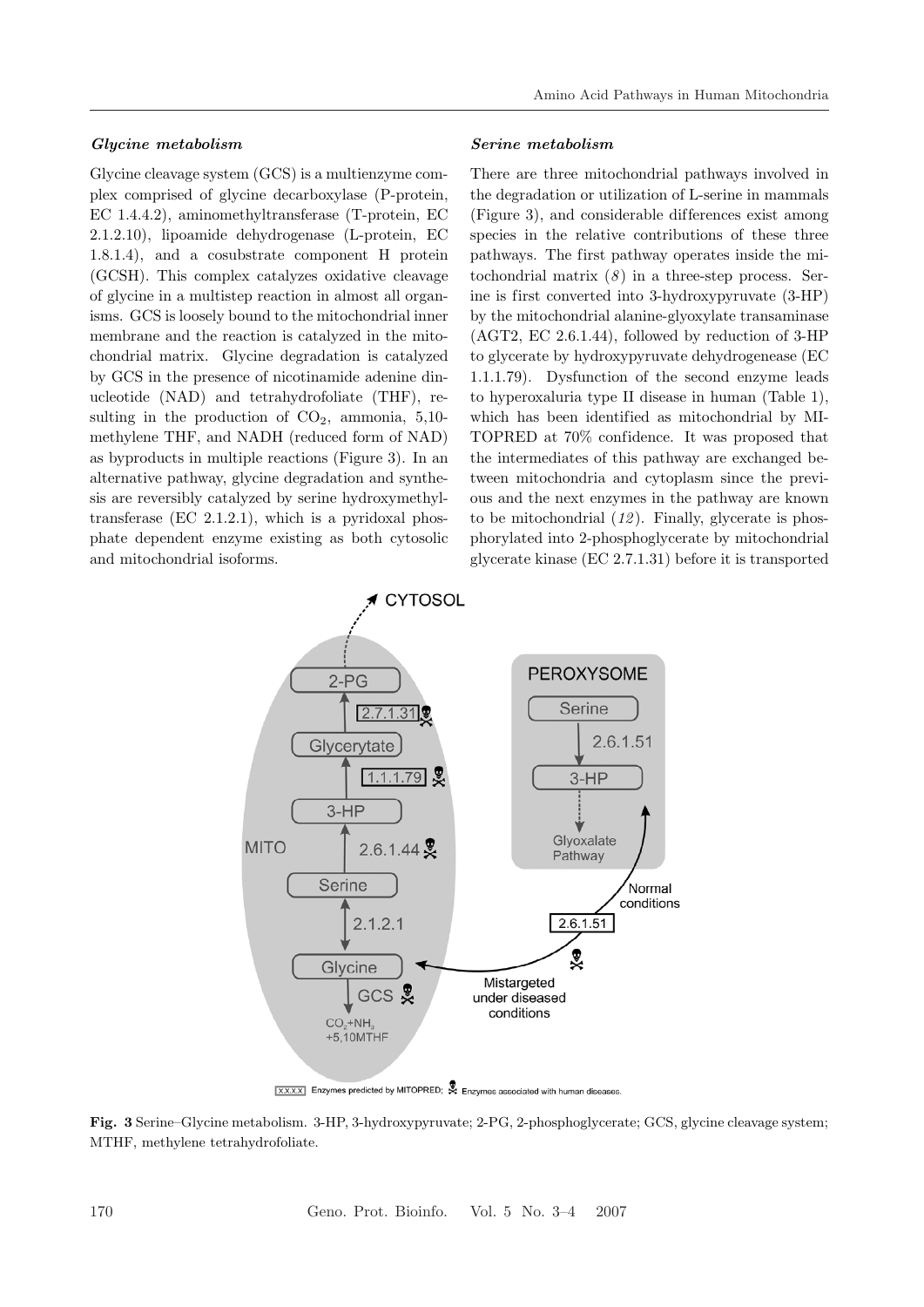into cytosol to take part in glycolysis. In human, two putative isoforms, glycerate kinase 1 (GLYCK1) and glycerate kinase 2 (GLYCK2), have been identified, but their subcellular locations remain unknown. However, both proteins have been predicted by MITOPRED as mitochondrial with 62% and 85% confidence, respectively. In rat liver, this enzyme is known to be localized in mitochondria and cytosol at 72% and 26% proportions, respectively (*13* ).

In the second pathway, serine:pyruvate/alanine: glyoxylate aminotransferase (SPT/AGT, EC 2.6.1.51) converts serine into 3-HP that enters into glyoxylate pathway under normal conditions. SPT/AGT exists in the mitochondria of carnivores, the peroxisomes of herbivores and human, and both the mitochondria and peroxisomes of rodents. In human, it was reported that AGT has lost its mitochondrial targeting signal by a point mutation in the initiation codon and is localized to peroxisomes under normal conditions (*14* ). Nevertheless, it is mistargeted to mitochondrial matrix in patients with primary hyperoxaluria type I (PH1), an inborn error of glyoxylate metabolism characterized by increased excretion of oxalate and glycolate (Table 1). The third pathway in serine metabolism is the same as the alternative metabolism of glycine synthesis and degradation.

#### *Valine, leucine, and isoleucine degradation*

Valine, leucine, and isoleucine are branched-chain amino acids (BCAAs) and their degradation pathways are predominantly localized in mitochondria except the first transamination step, which occurs in cytoplasm (*8* ). Cytoplasmic transamination steps on BCCAs result in the production of corresponding  $\alpha$ -keto acids that are transported into mitochondria by mitochondrial carnitine shuttle mechanism. Inside mitochondria, the first step is the irreversible oxidative decarboxylation of  $\alpha$ -keto acids by a branched-chain  $\alpha$ -keto acid dehydrogenase complex  $(EC\ 1.2.4.4\$ and  $EC\ 2.3.1.-)$ , yielding three different CoA derivatives, that is, 3-methylbutanoyl-CoA, isobutyryl-CoA, and 2-methylbutanoyl-CoA for leucine, valine, and isoleucine keto acids. In the case of leucine, 3-methylbutanoyl-CoA is converted into 3-methylbut-2-enoyl-CoA by isovaleryl-CoA dehydrogenase (EC 1.3.99.10), while the acyl-CoAs of valine and isoleucine are converted into methacrylyl-CoA and trans-2-methylbut-2-enoyl-CoA respectively by butyryl-CoA dehydrogenase (EC 1.3.99.2). Another mitochondrial enzyme, medium chain acyl-CoA dehydrogenase (EC 1.3.99.3), also catalyzes the above

reactions for all the three acyl-CoAs, which is the first reaction in the  $\beta$ -oxidation of mitochondrial fatty acids. Enzymes involved in the rest of these pathways resulting in the production of acetyl-CoA in leucine and isoleucine degradation as well as succinyl-CoA in valine degradation have been thoroughly illustrated in the literature  $(8)$ , and hence are not discussed here in detail.

#### *Threonine degradation*

In mammals, there are two major L-threonine degradation pathways. L-threonine is catabolized either by L-serine/threonine dehydratase (SDH, EC 4.2.1.16) in cytoplasm or through the L-threonine 3 dehydrogenase (TDH, EC 1.1.1.103) pathway in cytoplasm or mitochondria, independently. In the second pathway, L-threonine is cleaved by TDH to produce 2 amino-3-ketobutyrate, which is further converted into glycine and acetyl-CoA by aminoacetone synthetase (AAS, EC 2.3.1.29). However, in human, only AAS is found to contain mitochondrial import sequence and TDH turns out to be a pseudogene due to one or more mutations that disrupt RNA splicing (*15* ), indicating that this pathway is non-functional in human. In an alternative pathway, 2-amino-3-ketobutyrate produced in cytoplasm is spontaneously decarboxylated to aminoacetone (MetaCyc) and transported across mitochondrial membranes, where it is converted into 2-oxopropanol by monoamine oxidase (EC 1.4.3.4), an outer mitochondrial membrane enzyme (*16* ). 2 oxopropanol is further converted into pyruvate by aldehyde dehydrogenase (EC 1.2.1.3) in mitochondria and is consumed by the TCA cycle.

#### *Methionine degradation*

This pathway spans across cytoplasm and mitochondria. In cytoplasm, methionine is activated in an ATP-dependent reaction to form S-adenosyl methionine (SAM), which is the major donor of methyl groups in biosynthetic methylations. In a series of cytoplasmic reactions, SAM is converted into  $\alpha$ -ketobutyrate, which enters into mitochondria (MetaCyc). In mitochondria,  $\alpha$ -ketobutyrate is converted into propionyl-CoA by the mitochondrial  $\alpha$ -ketobutyrate dehydrogenase (EC 1.2.4.4) (*17* ). Propionyl-CoA is converted into D-methylmalonyl-CoA by propionyl-CoA carboxylase (EC 6.4.1.3), then into L-methylmalonyl-CoA by methylmalonyl-CoA racemase (EC 5.1.99.1), and finally into succinyl-CoA by methylmalonyl-CoA mutase (EC 5.4.99.2) that enters into the TCA cycle.

Geno. Prot. Bioinfo. Vol. 5 No. 3–4 2007 171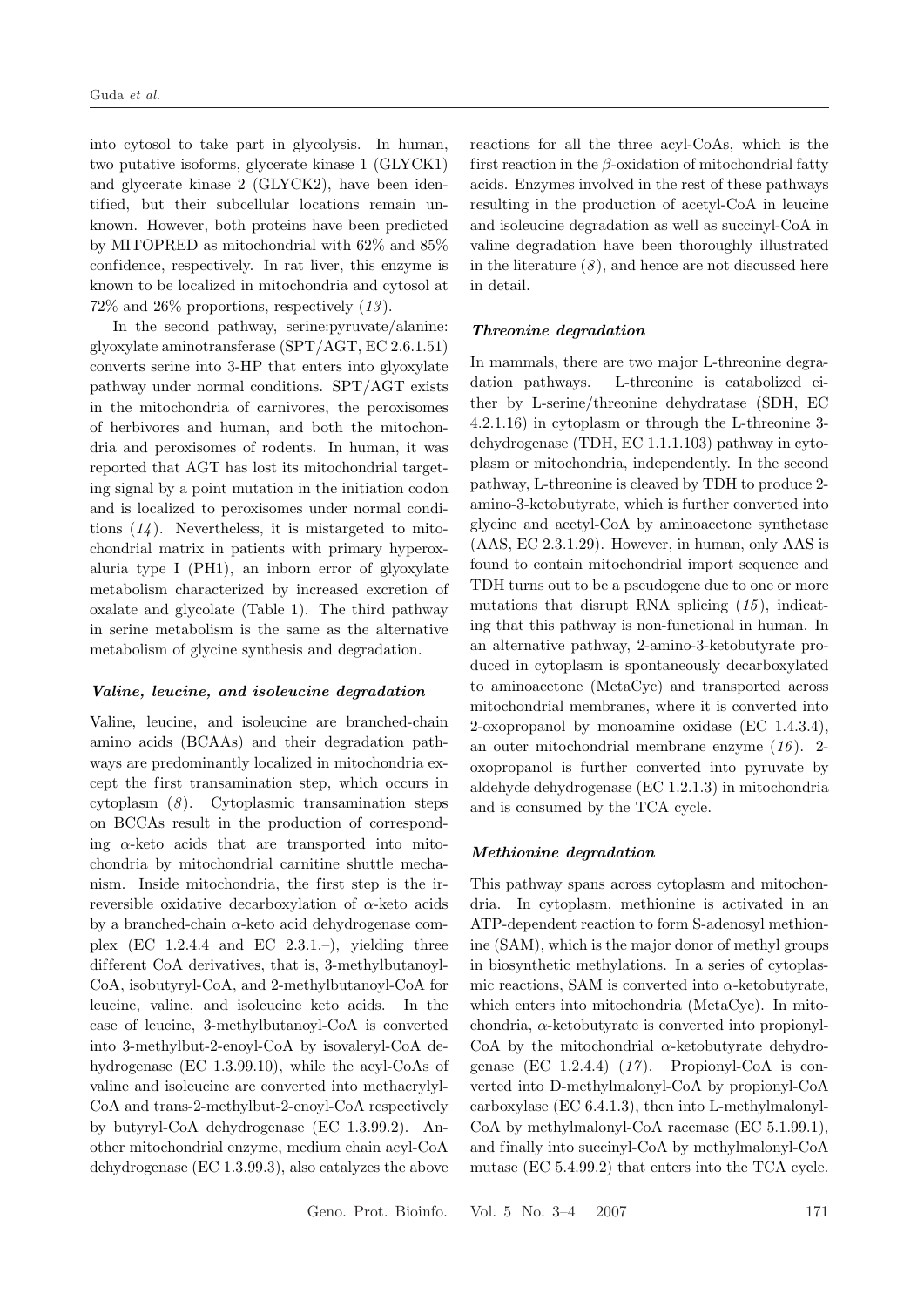#### *Glutamate and glutamine metabolism*

Glutamate/glutamine (Glu/Gln) metabolism is carried out in different subcellular locations depending on the tissue type. In mitochondria, Glu/Gln is synthesized in four dif ferent ways as described in Figure 4: (1) Glutamate is formed by the reductive amination of  $\alpha$ -ketoglutarate (from the TCA cycle); (2) Glutamine and glutamate are interconverted in an ATP-requiring reaction catalyzed by glutamine synthetase (EC 6.3.1.2); (3) The previous reaction with ammonia as a byproduct is also catalyzed in a non-ATP requiring reaction by glutaminase (EC 3.5.1.2) in human brain, liver, and kidney tissues; (4) The fourth precursor (an intermediate from proline metabolism) for the synthesis of Glu/Gln is 1-pyrroline-5-carboxylate (P5C), which is catalyzed by 1-pyrroline-5-carboxylate dehydrogenase (P5CDh) (EC 1.5.1.12) in mitochondrial matrix.

Degradation of Glu/Gln takes place via two different pathways associated with mitochondria. The first one is the conversion of glutamate into  $\alpha$ ketoglutarate and ammonia by glutamate dehydrogenase (EC 1.4.1.3) that enters into the TCA cycle.

In the second pathway, glutamine is converted into succinate in a three-step reaction, resulting in the production of 4-aminobutanoate (GABA) and succinate semialdehyde as intermediaries. This is a tissuespecific pathway that occurs in liver, brain, and pancreatic islets (*18* ). The enzymes involved in these three successive reactions are glutamate decarboxylase (GAD, EC 4.1.1.15), 4-aminobutyrate aminotransferase (GABAT, EC 2.6.1.19), and succinate semialdehyde dehydrogenase (SSADH, EC 1.2.1.24), respectively. In human, GAD has two isoforms (GAD65 and GAD67) encoded by individual genes, and GAD67 is predicted as mitochondrial by MITO-PRED (70%). In rat, GAD activity has been reported in mitochondria (*19* ). GABAT and SSADH are known as mitochondrial enzymes.

#### *Proline metabolism*

Proline oxidase (EC 1.5.3.–) catalyzes the first step in the degradation of proline and converts proline into P5C in mitochondria, which is further degraded into glutamate and explained in Glu/Gln metabolism (Figure 4). P5CDh deficiency is associated with Type



XXXX Enzymes predicted by MITOPRED; A Enzymes associated with human diseases.

**Fig. 4** Glutamate–Glutamine–Arginine–Proline metabolism. Glu, glutamate; Gln, glutamine; GABA, gammaaminobutyric acid; SSA, succinate semialdehyde; α-KG, α-ketoglutarate; L-Gl-γ-P, L-glutamyl-γ-phosphate; L-Glγ-SA, L-glutamyl-γ-semialdehyde; P5C, pyrroline-5-carboxylate; ORT, ornithine; Amm, ammonia; CP, carbomyl phosphate; CIT, citrulline; ArgS, argininosuccinate; Arg, arginine; NO, nitric oxide; GA, guanidinoacetate.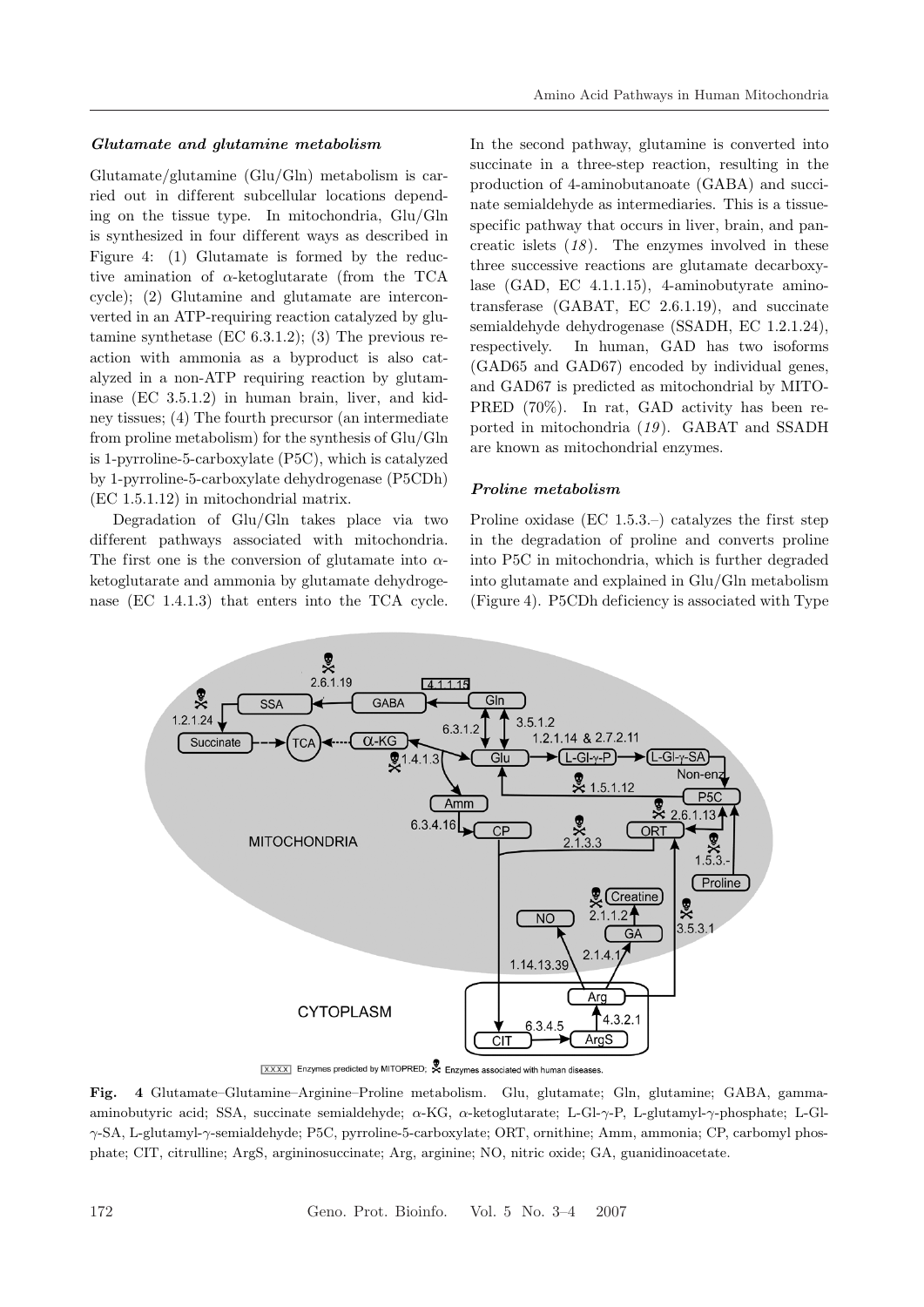II hyperprolinemia, an autosomal recessive disorder characterized by accumulation of P5C and proline (Table 1).

#### *Arginine metabolism*

Synthesis of arginine is carried out in cytoplasm. However, the precursors required for this process originate in mitochondria by the degradation of three other amino acids, that is, glutamine, glutamate, and proline (Figure 4). Glutamate is converted into L-glutamyl- $\gamma$ -phosphate followed by L-glutamylγ-semialdehyde by a bifunctional enzyme, P5C synthetase (EC 1.2.1.41 and EC 2.7.2.11). A spontaneous non-enzymatic reaction converts L-glutamyl-γsemialdehyde into  $\Delta$ -P5C, which is also produced by proline oxidase in proline degradation. P5C is converted into ornithine by ornithine aminotransferase (EC 2.6.1.13). Ornithine together with carbomyl phosphate (CP) produces citrulline, and CP is produced in mitochondria by the degradation of glutamate in a two-step process. The first reaction is catalyzed by glutamate dehydrogenase (EC 1.4.1.3) that produces  $\alpha$ -ketoglutarate and ammonia, then ammonia is utilized to produce CP in the second reaction catalyzed by carbamoyl phosphate synthase (CPS1, EC 6.3.4.16). CP and ornithine react to produce citrulline, which is catalyzed by ornithine carbomyltransferase (EC 2.1.3.3). Citrulline enters into cytoplasm, and the following two steps are carried out by two cytosolic enzymes associated with the outer mitochondrial membrane. Citrulline is converted into argininosuccinate and then into arginine by the action of arginosuccinate synthetase (EC 6.3.4.5) and arginosuccinate lyase (EC 4.3.2.1) respectively in cytoplasm.

Arginine degradation is accomplished in mitochondria by three dif ferent pathways, resulting in the production of three compounds, including ∆-P5C, nitric oxide (NO), and creatine. In the first pathway, arginine is converted into ornithine by the mitochondrial arginase II (EC 3.5.3.1) and then into P5C. The second pathway leads to the production of NO, catalyzed by NO synthase (EC 1.14.13.39). The third pathway results in the formation of guanidinoacetate and then creatine by the actions of glycine amidinotransferase (EC 2.1.4.1) and guanidine acetate-Nmethyltransferase (EC 2.1.1.2), respectively.

#### *Aspartate/aspargine metabolism*

Aspartate synthesis in mitochondria is initiated by the pyruvate carboxylase (EC 6.4.1.1) that converts pyruvate into oxaloacetate. Oxaloacetate is then converted into aspartate by aspartate aminotransferase (EC 2.6.1.1) and then into aspargine by aspargine synthase (EC 6.3.5.4). The first two enzymes are mitochondrial while the last enzyme has two cytosolic isoforms, indicating that the last reaction is carried out in cytosol.

## **Discussion**

In this study, we have presented complete or partial pathways associated with the metabolism of 17 amino acids in human mitochondria (Figure 5). Pathways for six of these amino acids (leucine, isoleucine, valine, methionine, aspartate, and aspargine) have been well characterized in the literature and hence were not thoroughly discussed in this paper. For the remaining 11 amino acids, pathways were reconstructed by filling in the gaps in the existing pathways that are primarily based on KEGG's human pathways. MITOPRED predictions have been used to obtain subcellular localization information for the enzymes lacking such information. For most of the predictions, literature-based evidence from human proteins has been provided (see Supporting Online Material). If such information is not available, then evidence from other mammalian species or eukaryotic species is used. Since most of these metabolic pathways span across multiple subcellular locations, several transport mechanisms exist to import or export the metabolites involved in these pathways into or out of mitochondria. The outer mitochondrial membrane (OMM) is freely permeable to small molecules less than 6,000 Da. In contrast, the inner mitochondrial membrane (IMM) regulates the flux of a large variety of solutes between cytosol and mitochondrial matrix using about 20 known mitochondrial carrier systems encoded by the SLC25 family of genes in human (*20* ). In this study, we have provided known mitochondrial solute carriers involved in the transport of metabolites in appropriate pathways.

Most of the amino acid metabolic pathways span across cytoplasmic and mitochondrial locations. Nevertheless, other subcellular locations such as peroxisomes are also often associated. In the case of methionine, valine, leucine, isoleucine, threonine, tryptophan, arginine, and aspargine, the metabolic pathways are executed partly in cytoplasm and partly in mitochondria. On the other hand, for glutamate and glutamic acid, the pathways are localized in a tissuespecific manner as described before. In some cases,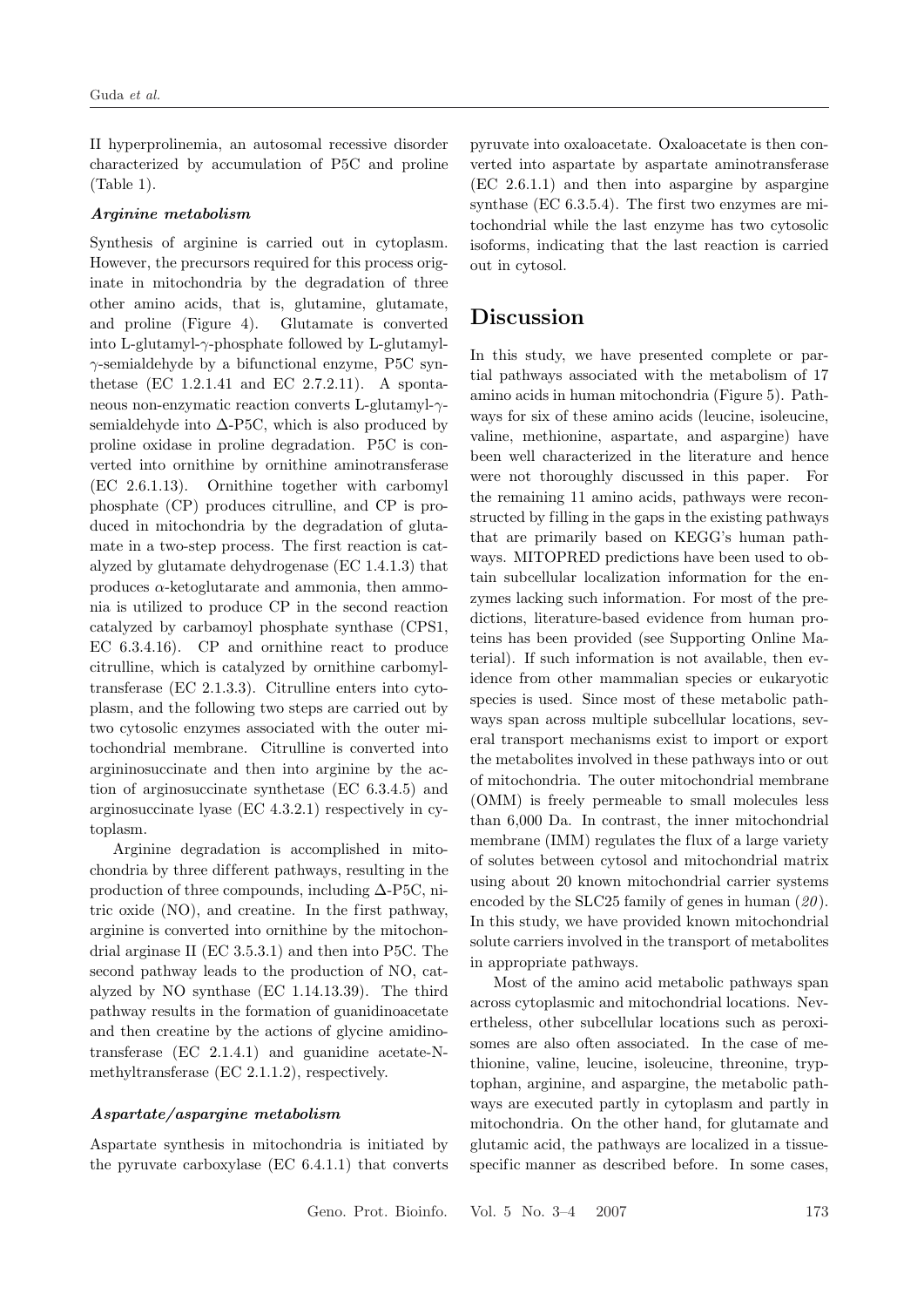

**Fig. 5** Overview of the amino acid metabolic network in human mitochondria. Shaded areas represent the cytoplasmic segments of the pathways. 2-KG, 2-ketoglutarate; α-AAS, α-aminoadipate semialdehyde; 2-OA, 2-oxoadipate; XAA, xanthurenic acid; 3-H,L-KYN, 3-hydroxy L-kynurenine; L-KYN, L-kynurenine; AACoA, acetoacetyl-CoA; ACoA, acetyl-CoA; OA, oxaloacetate; 3-H-3-MGCoA, 3-hydroxy-3-methylglutaryl-CoA; 4-M-2-OP, 4-methyl-2-oxopentanoate; SCoA, succinyl-CoA; α-KG, α-ketoglutarate; 3-M-2-OP, 3-methyl-2-oxopentanoate; 2-O-IP, 2-oxo-isopentanoate; MM, methylmalonate; L-MMCoA, L-methylmalonyl-CoA; 2-OP, 2-oxopropanol; 2-A-3-KB, 2-amino-3-ketobutyrate; 5,10 MTHF, 5,10 methylene tetrahydrofliate; CP, carbomyl phosphate; CIT, citrulline; NO, nitric oxide; ORT, ornithine; GA, guanidinoacetate; P5C, pyrroline-5-carboxylate; GABA, gamma-aminobutyric acid; SAM, S-adenosylmethionine.

parallel alternative pathways exist in multiple locations. In the case of glutamate metabolism, the "transamination route" is in cytoplasm while the "transdeamination route" takes place in mitochondria (*8* ). The phosphorylated pathway of serine metabolism occurs in cytoplasm while the nonphosphorylated pathway is found in mitochondria (*8* ). Glycine can be formed by two routes, both of which involve serine. Glycine is formed from serine by serine hydroxylmethyltransferase, which has both cytosolic and mitochondrial isoforms, confirming that this reaction occurs in both locations. The second route is catalyzed by a mitochondrial enzyme, namely glycine synthase (also known as the glycine cleavage system). For a number of cases, location-specific isoforms exist for catalyzing the same reaction in different subcellular locations.

It has been known that deficient or dysfunctional

mitochondrial proteins are causative factors for over 100 human diseases (http://www.neuro.wustl.edu/ neuromuscular/mitosyn.html), including Alzheimer's disease, Type II diabetes, Parkinson's disease, cancer, apoptosis, and so on. We have identified all the known human diseases associated with amino acid metabolism in human mitochondria from the OMIM database (Table 1). Experimental data on the enzymes, substrates, products, and their carriers have been collected and integrated from various sources, including literature-based evidence and database sources such as KEGG, ENZYME, and Swiss-Prot. Studies of this nature pave the conceptual basis for many experimental investigations to study the system-wide implications of altering individual components in metabolic pathways, which could help better understand mitochondrial metabolism and its role in human health.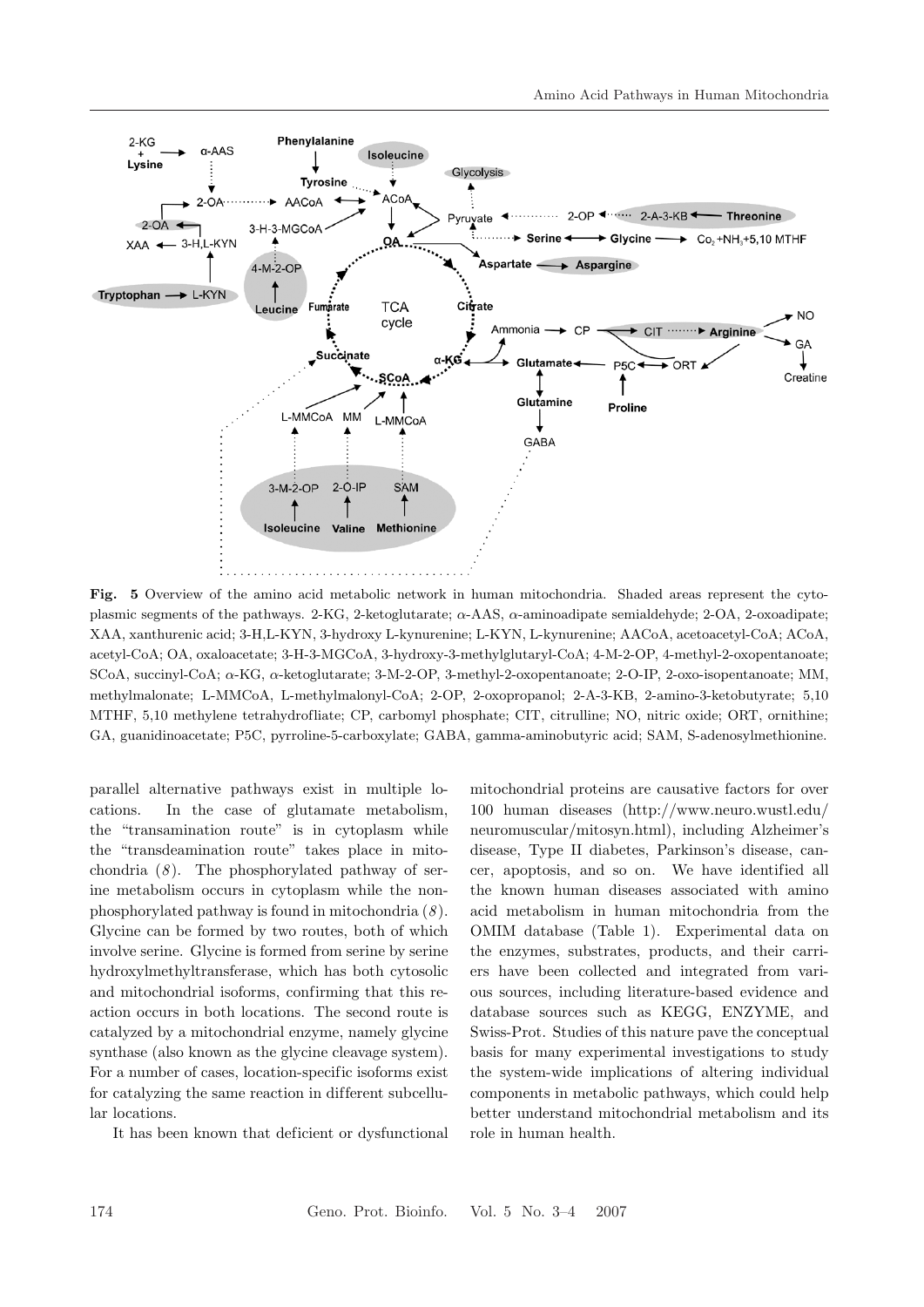# **Materials and Methods**

### **Collection of human mitochondrial protein sequences**

Human mitochondrial protein sequences (nucleusencoded and targeted to mitochondria) were collected from three different sources. The first set of 615 proteins was identified from the human heart muscle by mass spectroscopy combined with rigorous bioinformatics analysis (*21* ). This set includes a significant number of potentially new mitochondrial proteins, the biochemical functions of which are yet to be determined. A second set (366 proteins) was generated based on the annotations from public data repositories (*22* ). The third set of 810 proteins was generated by a computational prediction method, MITOPRED, which was developed by us for the prediction of nucleus-encoded mitochondrial proteins (*23* ). MITOPRED predictions are based on the dif ferences in functional domains and amino acid compositions between mitochondrial and nonmitochondrial proteins. Redundant protein sequences with 100% identity were removed and a final set of 1,439 human mitochondrial proteins (mitoproteome) was used in this study. We used the KEGG database (http://www.genome.ad.jp/kegg/) to get our reference set of metabolic pathways associated with amino acid metabolism, and these pathways are merely used as starting points.

# **Identif ication and reconstruction of amino acid pathways in mitochondria**

The mitoproteome dataset was compared against the entire human proteome set in the KEGG database and all matching sequences at 100% identity were selected. Using this list, we have traced all the KEGG's pathways related to amino acid metabolism containing at least one mitochondrial protein sequence, and finally identified 17 pathways. For each pathway, we superposed the initial set of known mitochondrial enzymes on corresponding enzymes in the KEGG reference pathways to obtain a backbone map for reconstruction. Using available literature, the start and end points of each pathway invoked inside human mitochondria were determined. Intermediate enzymes that were not found in the backbone map were identified based on computational predictions from the MITOPRED program, mostly validated by published literature. Each predicted protein has been given a prediction confidence value, which is the ratio of calculated score to the total required score (for being a mitochondrial sequence) and is expressed as a percentage. Isozyme data were also used to determine mitochondrial associations in the case of ambiguous annotations or proteins present in multiple pathways belonging to different subcellular locations. Diseases associated with the dysfunctions or deficiencies of mitochondrial enzymes were identified from the OMIM database (http://www.ncbi.nlm.nih.gov/omim).

# **Acknowledgements**

This work was supported by the UC Life Sciences Informatics Program and Mitokor Corporation (L99- 10077) to SS and the start-up funds to CG from the State University of New York at Albany.

### **Authors' contributions**

PG collected the datasets, conducted data analyses, and prepared the manuscript. CG supervised the project and co-wrote the manuscript. SS conceived the idea of using this approach for pathway analysis and assisted with manuscript preparation. All authors read and approved the final manuscript.

### **Competing interests**

The authors have declared that no competing interests exist.

# **References**

- 1. Feist, A.M., *et al*. 2006. Modeling methanogenesis with a genome-scale metabolic reconstruction of *Methanosarcina barkeri*. *Mol. Syst. Biol.* 2: 2006. 0004.
- 2. Förster, J., *et al.* 2003. Genome-scale reconstruction of the *Saccharomyces cerevisiae* metabolic network. *Genome Res.* 13: 244-253.
- 3. Boyer, F. and Viari, A. 2003. *Ab initio* reconstruction of metabolic pathway. *Bioinformatics* 19: ii26-34.
- 4. Herrgård, M.J., *et al.* 2006. Identification of genomescale metabolic network models using experimentally measured flux profiles. *PLoS. Comput. Biol.* 2: e72.
- 5. Vo, T.D., *et al*. 2004. Reconstruction and functional characterization of the human mitochondrial metabolic network based on proteomic and biochemical data. *J. Biol. Chem.* 279: 39532-39540.

Geno. Prot. Bioinfo. Vol. 5 No. 3–4 2007 175